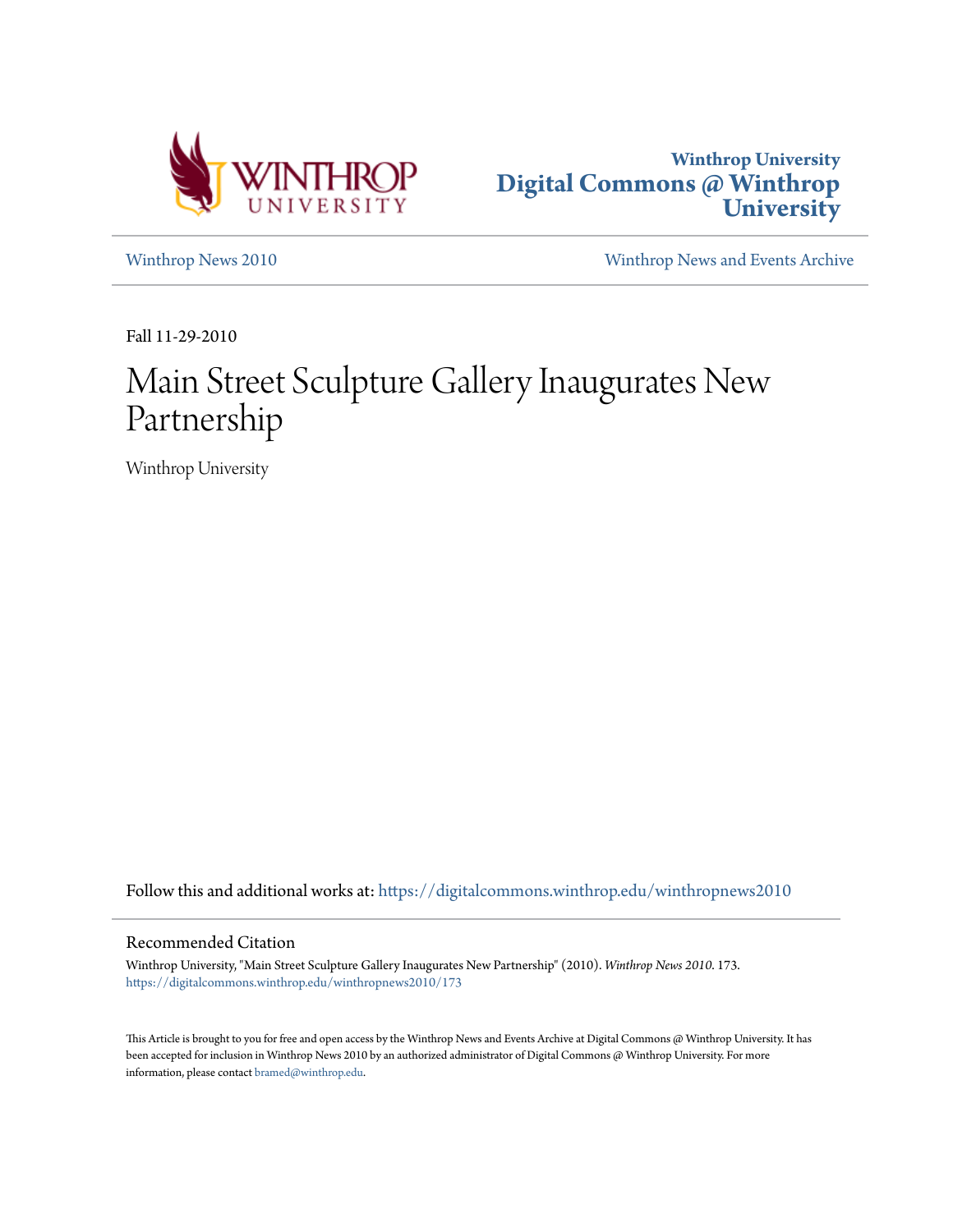INTHRC UNIVERSITY

**ABOUT ADMISSIONS & AID ACADEMICS STUDENT LIFE ATHLETICS GIVING**

All News

Archives

RSS News Feeds

Winthrop in the News

## 11/29/2010 **Main Street Sculpture Gallery Inaugurates New Partnership**

**O** SHARE ■ 80 ●

### **Quick Facts**

**The seven sculptural works created by** Winthrop fine arts students will be dedicated on Dec. 1 at 11 a.m. at the site on the corner of East Main Street and Dave Lyle Boulevard in Old Town Rock Hill.



Work by Sarah Gregory, Erica Hoelper



Work by Sarah Scherini, Lauren Hagen



Work by Zach Greenway, Josiah Blevins



Work by Bryanna Smith, Rebecca Teuber



Work by Natalie Rushing, Chelsea Arthur

ROCK HILL, S.C. - Tiny parasites, layers of fungus and tree rings may seem unlikely sources of inspiration, but these natural forms spurred the creation of seven sculptural works in Old Town Rock Hill.

Produced in time for Rock Hill's recent **Muse Fest**, the seven new student-created sculptural works will be dedicated officially at the Main Street site with a news conference on **Dec. 1 at 11 a.m.** The event will address the innovative partnership and honor the fine arts students enrolled in Winthrop's Sculpture I class under the direction of Shaun Cassidy, associate professor of fine arts at Winthrop.

The sculptures, placed atop a series of poles, are housed at the corner of East Main Street and Dave Lyle Boulevard. Student themes and teams for the first **Main Street Sculpture Gallery project** emerged from the following natural images:

- **Microscopic parasites:** Sarah Gregory, Erica Hoelper
- **Tree rings and the formation of a fly's eye:** Sarah Scherini, Lauren Hagen
- **X-ray images of a shell:** John Williams
- **Layering of fungus found in the Amazon rainforest:** Natalie Rushing, Chelsea Arthur
- **Neuron-like structures making reference to connectivity:** Bryanna Smith, Rebecca Teuber

• **Microscopic images of shark skin:** Zach Greenway, Josiah **Blevins** 

• **Layers of delicate fungus and coral:** Brittany Mason, Adriano Amabile

**Cassidy** explained that the inspiration for these metal sculptures "came from looking at natural forms in a unique way." His students located images of natural forms viewed under a microscope and X-ray images of forms and objects from the natural world. Later, the student-artists developed a series of concept drawings and made two models each. After reviewing the models, students learned how to weld, cut, form and finish metal. The students worked in teams of two and collaborated on all aspects of the project, explained **Cassidy**.